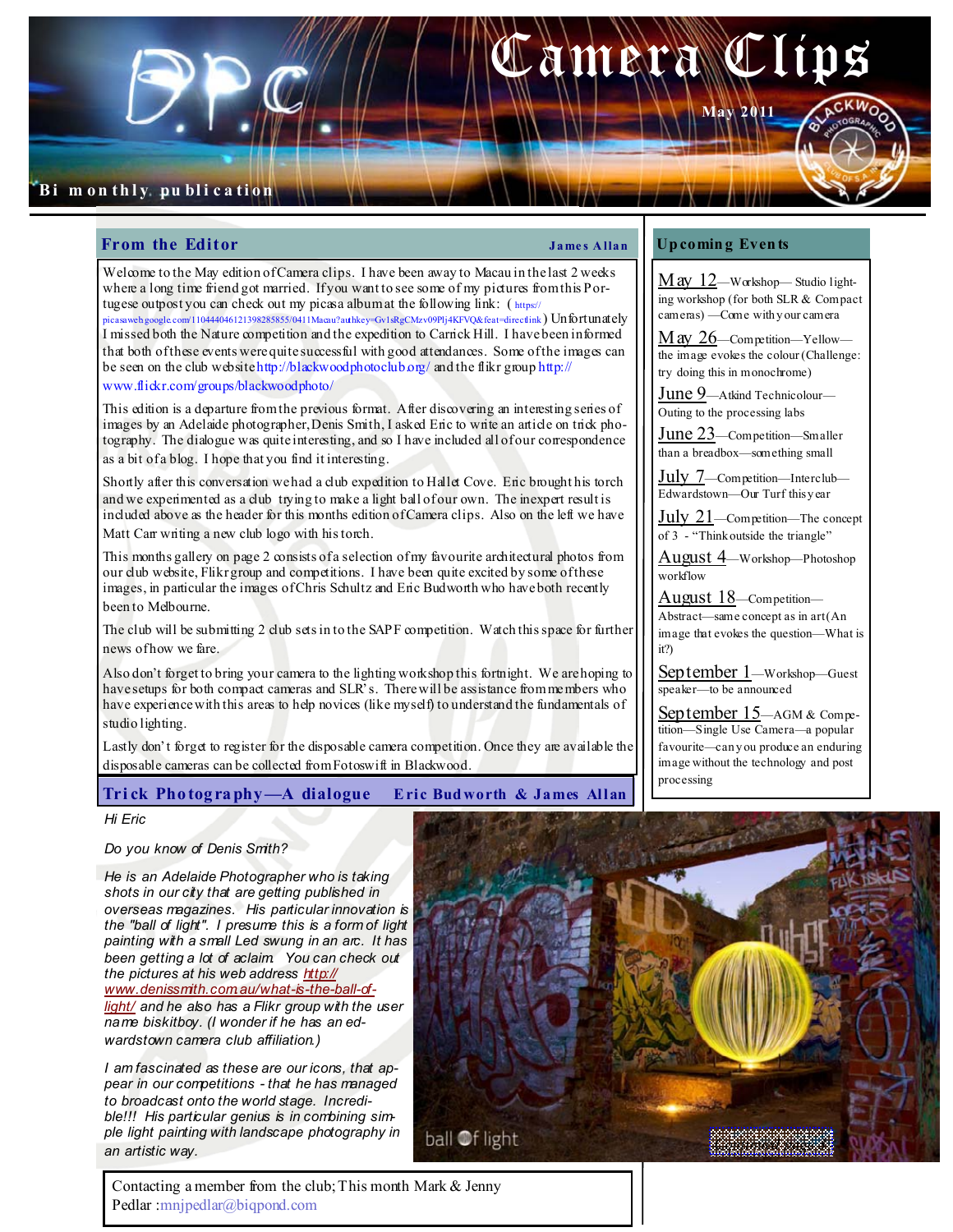

Eric Budworth—Flinders Street Station Michael James—Window (in corrugations) Chris Schulz—Web Bridge Melbourne Adrian Hill—Burra Rock Wall Theo Prucha—Urinal Eric Budworth—Eureka Tower David Tullock—Old Police Barracks Helen Whitford—Carrick Hill James Allan—St Paul's Cathedral Macau

# 10 Tips for Photographing Architecture

Reference: http://www.digital-photographyschool.com/architectural-photography

- 1. Watch the Light. Direct lighting is not always best. Back lighting creates drama. Side lighting helps demonstrate textures. Shadows may distract or enhance an image. Bracket the exposure if the lighting is awkward. Consider HDR processing.
- Wide angle lenses are a good choice. Even consider a fish eye lens. If this is not possible, try a multishot panorama and stitch it with appropriate software.
- 3. Try taking a shot of the interior. Be carefully of interior lighting and adjust white balance accordingly.
- 4. Sunset & Dusk can produce interesting silhouettes. Stop the exposure down to get more colour in the sky and less detail in the building.
- 5. Inclement weather may add drama. Rain, clouds, wet pavements may all improve the shot if you work them to your advantage.
- 6. Look for reflections. Reflections in glass, water features, even a puddle.
- 7. Come in close. Zoom in and make a highlight of features of interest. Research the building, why is it important or interesting? Windows, doors, gargoyles, buttresses.
- 8. Play with perspective / vertical distortion / angles to show the scale of the architecture. Shoot straight up from the foot of the building. Include people / objects to give a sense of scale.
- 9. Create movement / dynamism in the images. Look for patterns and symmetry.
- 10. Enhance detail and reduce noise. Use a tripod. Choose a small f-stop. Use good quality lenses. Experiment with long exposures.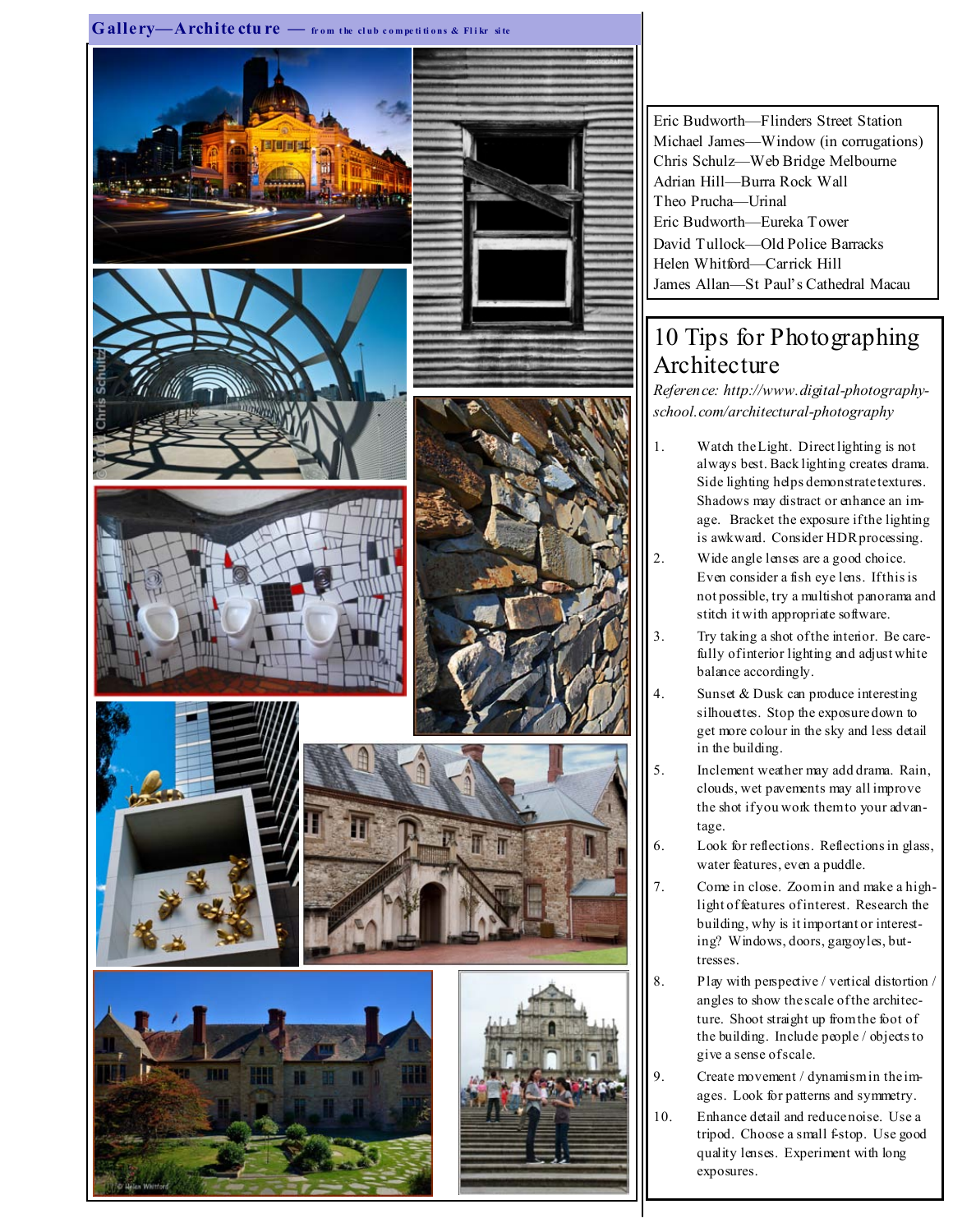## Trick Photography-A dialogue Eric Budworth & James Allan

#### Do you have any comments?

I was thinking of doing a feature in the next camera clips. I thought that if you were to write me an article on "trick photography" that it would make a nice theme for the newsletter. What do you think?

We've still got about 6 weeks, so there is lots of preparation time.

Do you think you could help me out?

Hi James,

First things first, No, I do not know of this photographer, Although I find his images intriguing and very well done. He states that they are not manipulated other than a few brightness and saturation tweaks. He states that the image has been taken in a single exposure with no usage of mechanical devices. He does not say however what camera he uses or whether he uses film or digital on all of the



images. He mentions on one of his pictures that it took about 45 minutes to write to one of his cards, and he lists an exposure of 35mins at f8 with a setting of 200 ISO/ASA.

I can only think that he has a torch with a bare bulb which is attached to a piece of string of a fixed length which he then rotates while he stands on one spot and also turns whilst spinning the torch, however if that was the case he would be illuminating himself! In the "Green Lantern" shot you can see that the exposure is fairly long due to the movement of the star trails but in the image called "Protecting the Innocent" there does not appear to be any star trails, thus indicating a fairly short exposure. I don't know how he deals with the noise in the long exposures or how many shots he takes before he gets the right one !

Did you notice that he doesn't give any camera make or exposure details ? He does list that the pictures appear in the Canon Users Group, so presumably he uses a Canon camera.

I will see if I can put together something on so called trick photography.

Regards Eric.

Thanks Eric

Intriguing isn't it. Thanks for agreeing to do the article.

The sphere appears to be made of overlaping light trails. It looks to me that the trails are grouped in around 15 degree clusters.

Re illuminanting himself. - If the light did not shine on the person spinning the light and it took say 1 minute to create the sphere but 5 minutes to expose the landscape he could be out of the picture and leave little trace.

It looks like other people have made similar spheres, but on the blogs they all give him credit for the greater quality of his spheres.

I thought you'd be interested. worth an experiment isn't it. Are you game.

James

Hi James,

Please find attached a shot I just this minute tried in the back yard. As you can see the normal surroundings have shown up normally and the light trails have shown up quite well without any evidence of me spinning the torch on a short lanyard. The biggest difficulty is to be able to spin the torch at a consistent rate whilst maintaining the centre of the circle at a fixed point, also the problem of switching the light off without leaving a tracer at the end of the spin.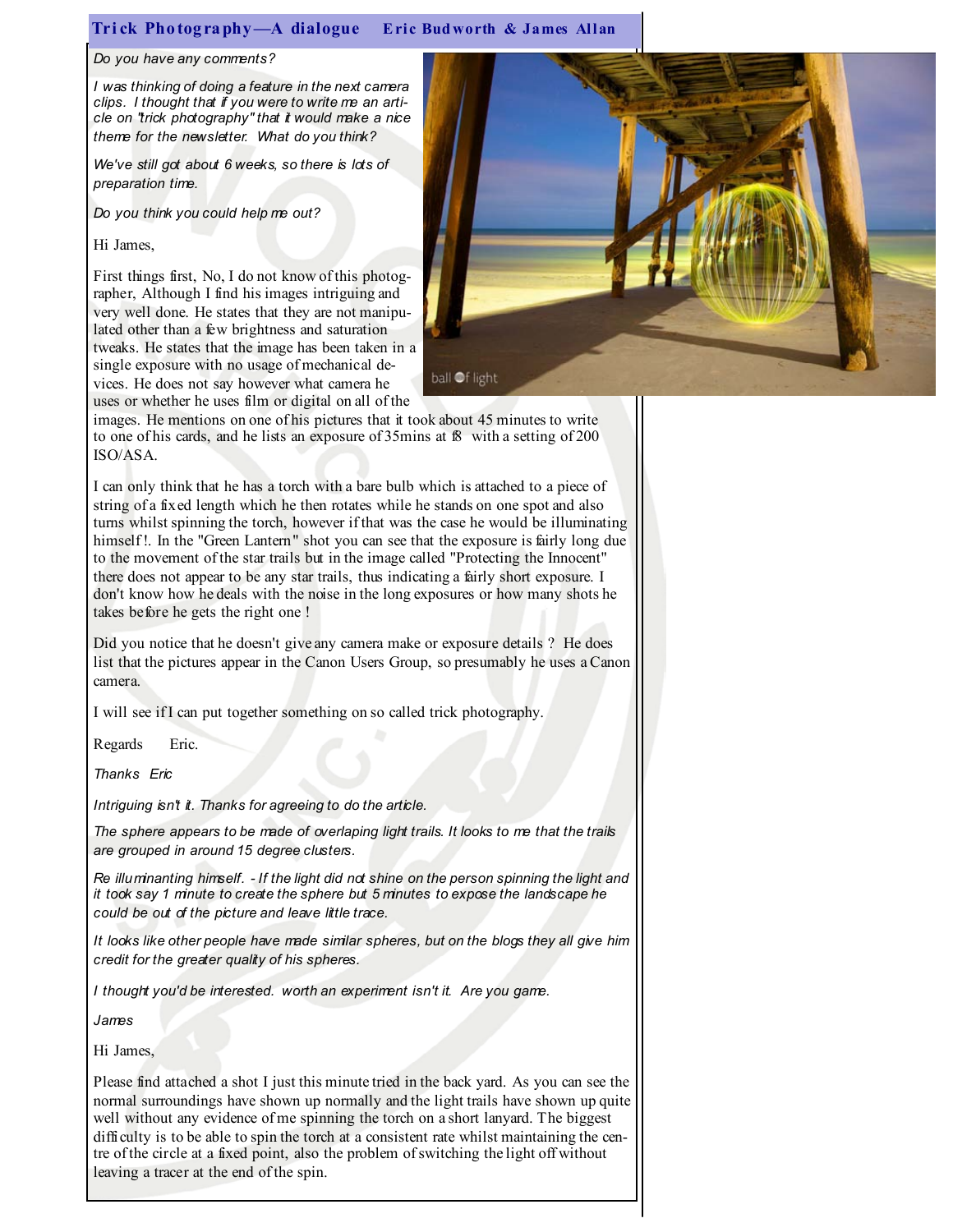#### Trick Photography-A dialogue Eric Budworth & James Allan

Regards Eric.

Hi James,

This is an idea so far:

When I was asked if I would write an article on "Trick Photography" I though that it would be quite simple, however it turned out not to be the case !

I asked myself.....who or what are we trying to trick ? Are we trying to trick the viewer of the final image or are we tricking the equipment to give us a required result ? In the former we are trying to make the viewer believe that something out of the ordinary has taken place and in the latter we are trying to make the equipment give us the result.

There are many different ways to achieve the end result. We can, if we are using film manipulate the film development by various methods using chemicals or the enlarger. The use of different types of filters can be used to alter an image. If we are using film we can turn on a white light during the development to achieve a "Sabattier" effect. Images can be altered by raising the temperature of the fixing bath, this causes the emulsion to curl and break up giving a jigsaw puzzle effect akin to a cracked old master oil painting. Tricks using the enlarger can be achieved by bending the photographic paper in different ways during exposure to distort an image, The age old use of "dodging & burning" can also effect an image.

As most club members are now using digital cameras these effects can be done simply using Photoshop or a similar post image capture program. Tricks which cane be done "in camera" so to speak would be done by using double exposures, slow or faster shutter speeds, different apertures and lighting techniques or a combination of all three.

Trying to take a portrait of somebody wearing an all black outfit against a black velvet background would only show the persons face and hands if photographed using frontal lighting due to it's perceived invisibility by the film or sensor. Some people may remember the "Black Theatre of Prague" where this technique was used to create a stage show.

The actual black portion of the image is an unexposed area on the sensor or film and thus can be exposed to record another image on the same frame without any problems.

Long exposure times are another way of altering an image, we have all seen star trails and car light trails caused by long exposures. With these longer exposures one must be wary of other light sources which may appear in the images, things such as street lamps will be over exposed if the photographer is not careful.

Very long exposures can be used to turn busy streets and roads into deserted places by using Neutral Density filters. the moving articles such as people and/or vehicles are not recorded as they pass in and out of the image while the shutter is still open and therefore still giving more exposure to the fixed parts of the scene. Multiple exposures can also be used to achieve the same result : If we were to photograph a street scene at an exposure of say 1/125th sec the traffic and the people would show clearly, however if we were to take 10 exposures of the same scene at 1/1000th sec. on the same frame allowing some time to elapse between each exposure, the moving objects in the scene would be indistinct at each exposure and the final image is overlaid by the other nine exposures and the street would appear entirely empty.

There are still some shortcomings with digital photography especially in the areas of long exposures due to the noise (similar to film grain) which is created. Try taking a 4 hour or more exposure to capture star trails and you'll see what I mean. The successful shots that I have seen in magazines are those which have been up to 40 images ! which have then been stacked on top of each other in order to get the required image, where as using film this could be done with one exposure, with no post processing other than develop and print.

The images accompanying this article are both film and digital files. The pictures of "Storm in a Teacup", "Sparkling Hot Curry", "Ignition" and "Hot Shoe" were all



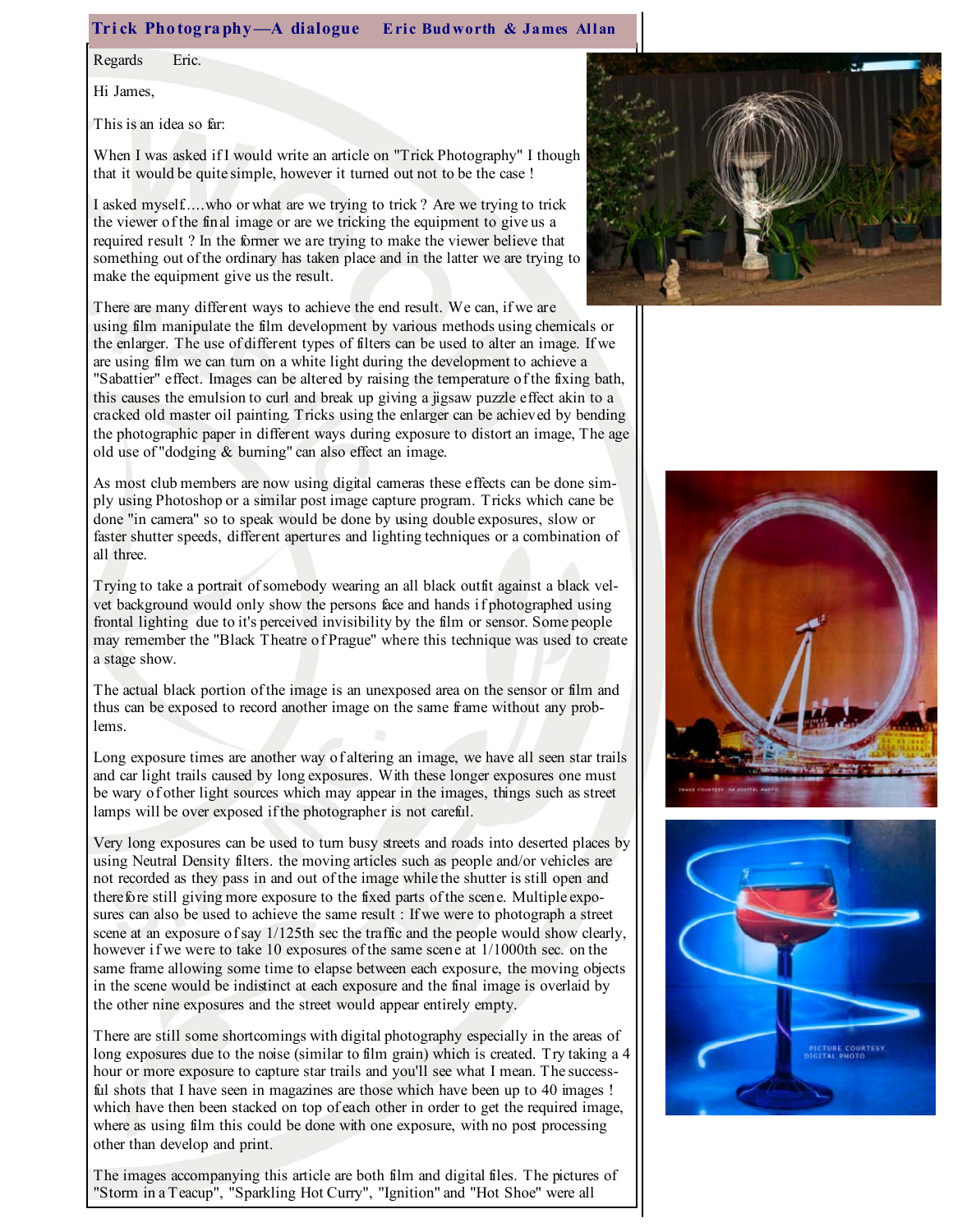# Trick Photography—A dialogue Eric Budworth & James Allan

taken originally on Fuji Sensia slide film, The others were taken using a digital camera:, credits given to the images from a magazine and "Light Trails" taken by the author in his back yard.

The "Storm" was done using a picture of a lightning strike which was cut out and placed in a tea cup, simple ! The curry tin had a sparkler dropped inside and then photographed, The ignition shot was achieved by sticking the spark plug to a black card with blue tack and shining a torch through a pin hole which was covered in red cellophane, in the Hot Shoe shot the shoe was suspended and the outline was traced using a sparkler. The digital image called Light trails was made using a 30 sec. exposure, during the first 10 seconds a 150watt flood lamp was turned on, Then I stood in the line of fire and spun a torch until the shutter closed. This was done outside at night. The other two photo's are for examples of what can be achieved and were copied from a magazine.

I personally find making these types of images quite satisfying albeit time consuming to set up but quick to expose.

Modern photography has now become a questionable art form as people tend to ask "how much of this image is real" gone are the days when we thought what the camera saw was real and the camera never lied.

See what you think James.

Regards Eric.

I read through the article and checked the pictures tonight. I think it would be just fine. Just what I am looking for.

My thoughts on the subject:

When I was growing up all of the special effects at the cinema were attributed to trick photography. Now they are attributed to computer manipulation. It was regarded as the "photographers skill" - now as "too easy".

I believe that as in a magic show there is a language of deception and a contract that the photographer fulfills with his audience to surprise and entertain them. I am interested in understanding this language and the tricks that make it work. I guess ultimately the camera has different physics to the human eye and it is the exploration of that difference that is the crux of the deception. Perhaps it is the departure from using optics that undermines that understanding and makes computer manipulation seem unfair to many people.

What do you think?

James

Hi James,

As you would be well in your line of work, the human eye in tandem with a good functioning brain is a fantastic combination, which present day cameras simply cannot compete. The eye can view a piece of white paper under many different lighting sources such as incandescent, fluorescent, flash and daylight and it always appears white. However that's not to say that it cannot along with the brain be tricked into believing something different such as an "Optical Illusion"

Film emulsion however does not have this capability and only works under a limited range of lighting situations. Film emulsions are made to suit a limited range of lighting sources, these are mainly Daylight, Tungsten, A. type and Infrared. Fluorescent lighting is usually catered for by using a combination of CC (colour correcting) filters.

Using a mixture of filters and films we can trick the eye into believing all sorts of scenarios such as turning day into night and making the sun appear as the moon, a effect used frequently by movie makers in the 30's and 40's.

Regarding the camera and it's optics, by using different focal lengths of lenses we can change the appearance of an image, if we were to take an image of say some buildings in a major city we can make them appear very close together with the use of a